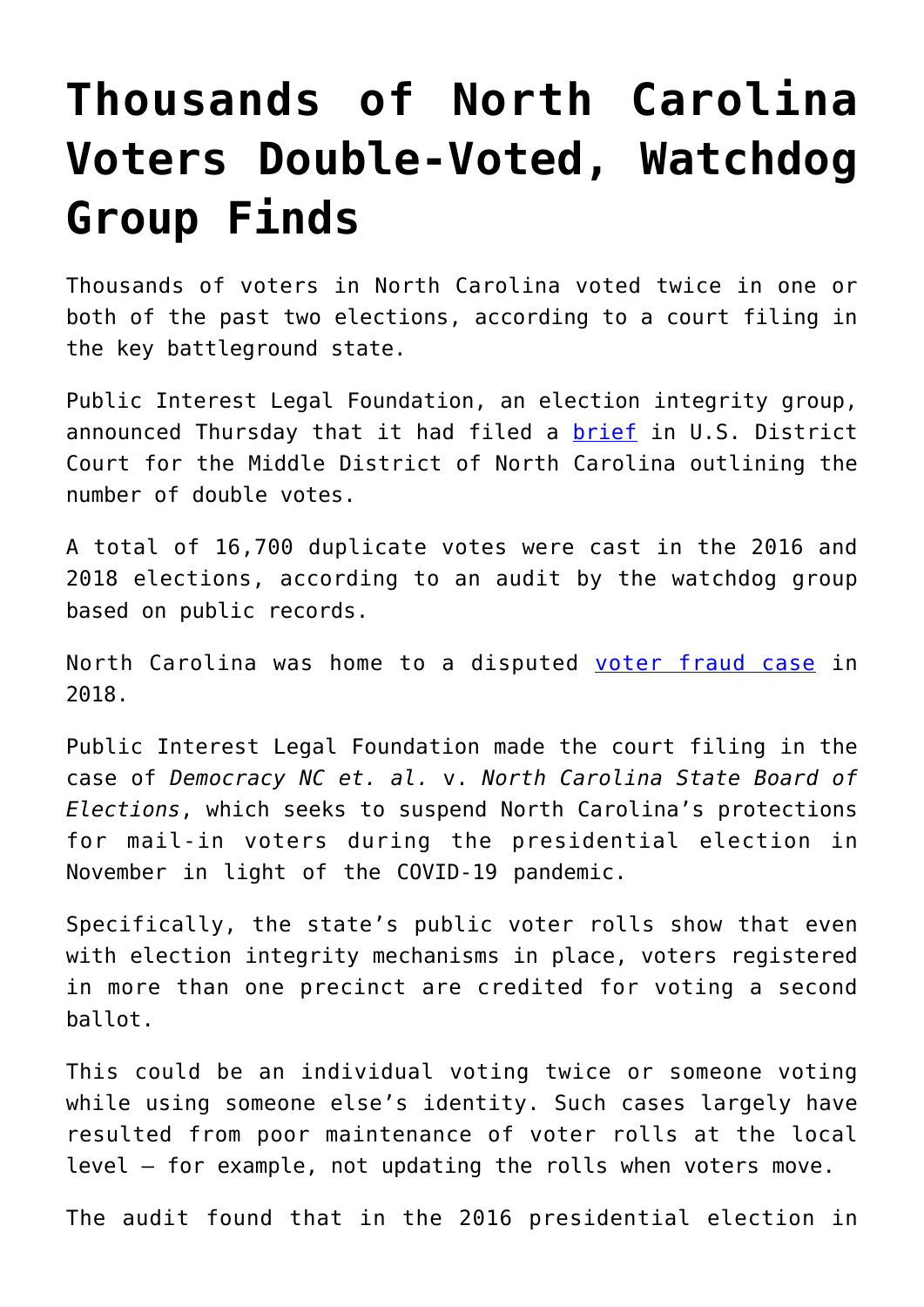North Carolina, about 9,700 voters were credited with voting twice. Of these cases, about half  $-$  or 5,000  $-$  were mail-in ballots.

Two years later, during the 2018 midterm election, about 7,000 voters were credited with voting twice. Of those, 2,900 were mail-in votes, the audit says.

It is not clear how many of the same voters voted twice in both elections.

In one of the most high-profile voter fraud cases in recent years, the North Carolina State Board of Elections decertified the outcome of the 2018 race in the [9th Congressional District](https://www.dailysignal.com/2018/12/20/yes-what-happened-in-north-carolina-is-voter-fraud/) and ordered a new election after evidence of absentee ballot fraud emerged.

In that race, 61 percent of all mailed votes were cast for Republican Mark Harris over Democrat Dan McCready, although only 16 percent of those requesting a ballot were Republicans. In the new election, Republican Dan Bishop stepped in as the party nominee and won.

"This is a widespread concern in North Carolina," J. Christian Adams, president and general counsel of Public Interest Legal Foundation, said in a written statement. "We should be talking about how to strengthen our systems against misdeeds done out of the sight of election officials in 2020 instead of defending an imperfect system from total ruin."

Those suing, Adams said, "are only raising the threat of worsening the settled fact that voter fraud is most common in the mail."

The [lawsuit](https://642cf75b-6e65-4c0d-82e2-11357e0523f7.filesusr.com/ugd/f64377_2b70e64cd2584312ab032ab7c2d8328c.pdf) in North Carolina by Democracy NC, the League of Women Voters, and others calls for waiving requirements that voter registration forms be submitted 25 days before an election, eliminating the witness signature on absentee ballots, allowing ballots to be received in ways other than